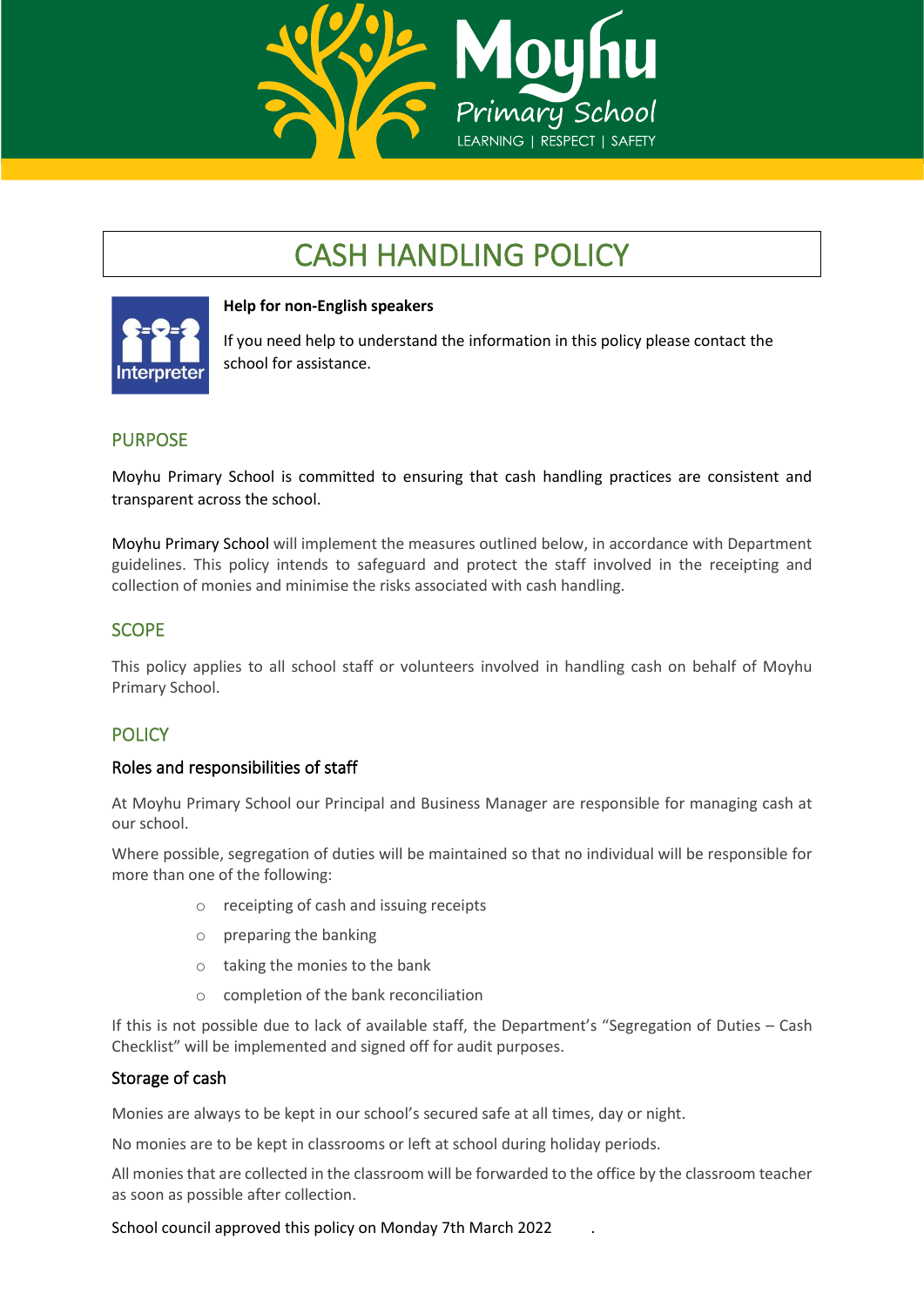Money collected away from the classroom or general office is to be handed to the office on the day of receipt unless circumstances make this impracticable. Money received away from the office must be double counted at the point of collection and a control receipt issued before it is provided to the office for banking.

#### Records and receipting

All receipts are to be processed in CASES21 as quickly as practicable upon receiving the funds.

Monies received from the classroom will be entered into CASES21 and receipts returned to the classroom to be handed out to students within 48 hours.

Where monies are received over the counter at the office they will be entered into CASES21 and an official receipt issued immediately to the payer.

A CASES21 bank deposit slip will be printed and reconciled with total receipts for the day and with the total of cash/cheques to be banked.

Funds are to be banked on the days the Business Manager works.

No receipt is to be altered. Where a mistake is made approval must be sought before reversing the incorrect receipt. Copies of the incorrect receipt should be retained with details of why it was reversed.

Prior to a receipt batch being updated a receipt can be reprinted if necessary. The word REPRINT appears on the receipt. After the batch has been updated, if a copy of the receipt is requested the Family Statement, Family Matching Transactions Report or the Family Transaction History can be printed.

#### **Cheques**

No personal cheques are to be cashed.

All cheques received by mail are to be processed in Cases 21 and receipted as above.

#### Fundraising

Two parents or staff members will be designated as 'Responsible Persons' for all school fundraising events or other approved events where monies may be collected, for example, the Show Us Your Wheels Fundraiser in February or the Trivia Night in August of each year. The forms which will be completed are the Cash Handling Authorised Form Fundraising Collection.

#### Reporting concerns

Discrepancies that cannot be accounted for must be reported to the Principal.

All cases of suspected or actual theft of money, fraud, misappropriation or corruption are to be reported to the Executive Director, Audit and Risk Division by email addressed to: [fraud.control@edumail.vic.gov.au](mailto:fraud.control@edumail.vic.gov.au%0D%20%20%20%20%20%20or)

## **COMMUNICATION**

This policy will be communicated to our staff in the following ways:

- Included in staff induction processes and staff training
- Included in staff handbook/manual
- Discussed at annual staff briefings/meetings
- Will be available to read on our school website.